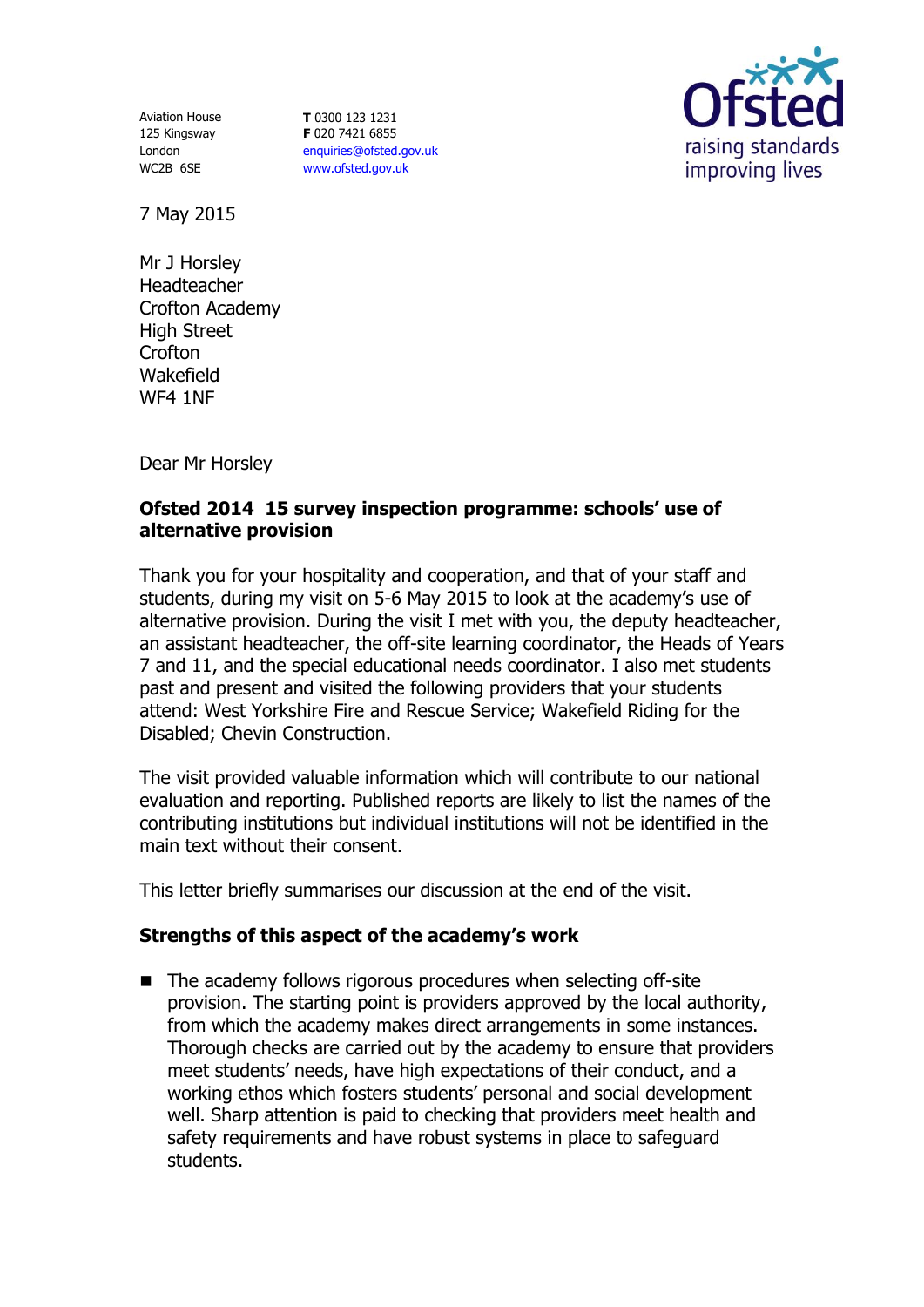- The academy benefits from well-established local authority systems covering all aspects of the process of selecting, commissioning and placing students on off-site alternative provision. A virtual learning environment is in place for secure communications between schools and providers: the academy makes some use of this. A wide range of well-considered proformas are available for use by and with schools, students, providers and parents.
- The academy has two distinct groups of students for whom it makes offsite provision. The first and much larger group selects alternative provision, with parental approval, as part of their Key Stage 4 curriculum. The academy promotes equal opportunities well in this regard, making the off-site construction course available to students with visual impairment. Courses followed off-site are at the same level as those followed in school. The second group, a very small number, are students who are unable to cope successfully with full-time mainstream schooling for various reasons. Personalised provision is made to meet their social and emotional needs, academic progress being a benefit of the resulting reengagement.
- The providers used take effective steps to keep students safe. There is a suitable ratio of adults to students and premises have secure entrances. Clear procedures for reporting a student's absence are followed. Providers have high expectations regarding students' behaviour. Personal protective equipment is provided and its use is obligatory. For instance, young firefighters have their own full safety uniform, measured to fit, that they wear for each session. The work each provider does means that health and safety forms a key part of students' learning. For example, when visited construction students were role-playing health and safety inspectors, successfully identifying a myriad of hazards in a building yard run by 'Botch It and Scarper Builders'.
- The amount of information providers require about students when they start off-site courses varies. The fire service likes to give students a fresh start so has its own referral form which captures only information essential for health and safety. The academy adds to this when necessary to keep students safe. Other providers value the local authority's referral form which is more wide ranging. This covers academic levels in English and mathematics, special educational needs, social skills and behavioural issues.
- Relationships between the academy and providers are strong. The academy is increasingly working directly with providers to secure discrete, high-quality provision for its students. Providers are confident of a rapid response should they need to contact the academy.
- Where off-site provision is an integral part of the curriculum, it forms part of students' timetables. Students with personalised timetables spend varying amounts of time off site. When in school they attend some mainstream lessons and also work in the Supported Learning Centre to help them keep on track. Support staff and senior teachers help them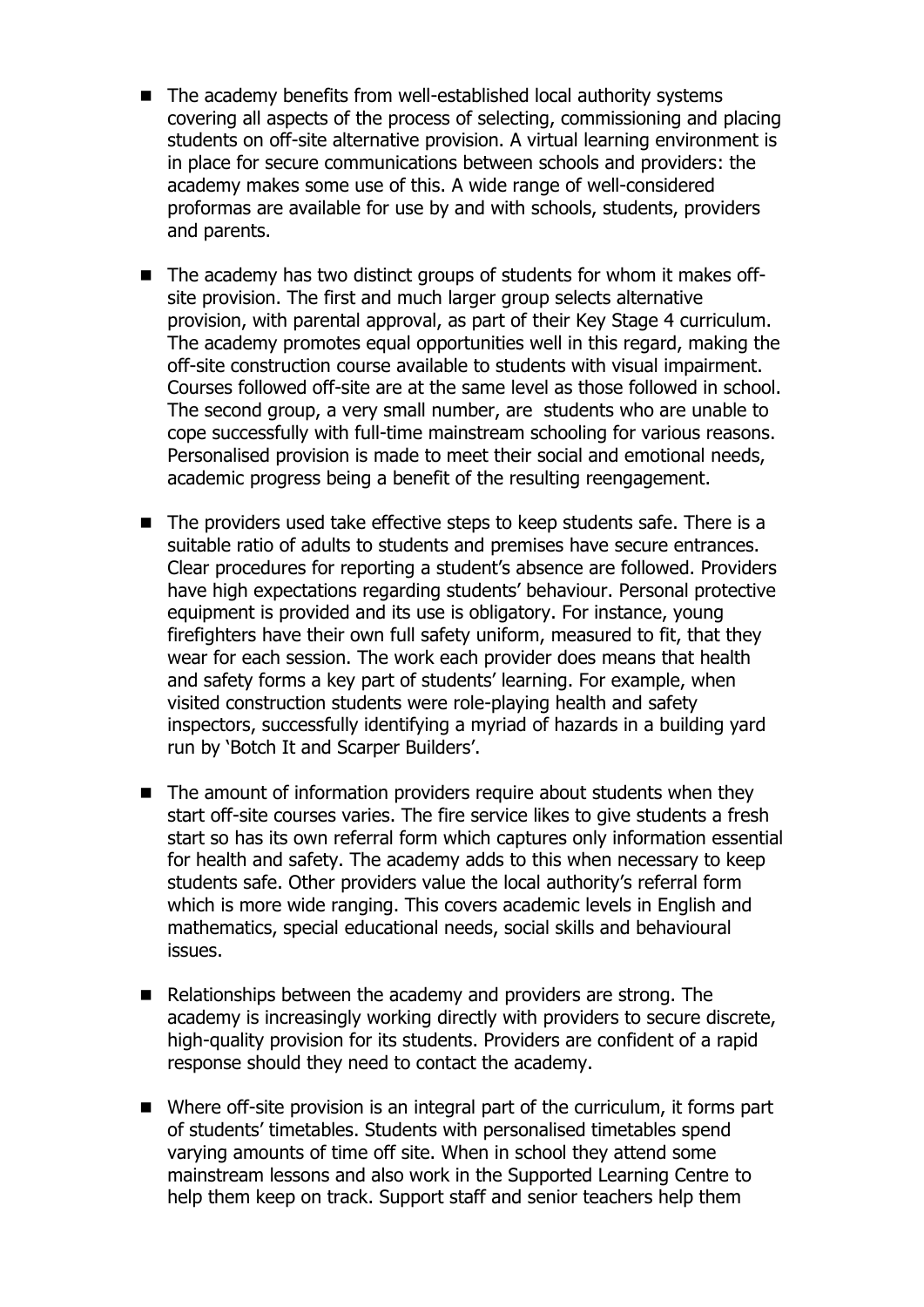complete work set and marked by subject teachers. The academy has created capacity within the mathematics department to provide one-toone tuition for these students and a similar level of support is available in English.

- All students follow GCSE courses in English and mathematics in school. In 2014, all students who had followed a course off-site gained GCSEs in mathematics and English. Half gained a grade C or above in English and almost as many reached this level in mathematics. All of these students are now in education, employment or training.
- In the academy's judgement, the majority of the current Year 11 cohort following courses off-site is making both good academic progress and good progress in the development of their employability skills. All are making at least the expected rate of progress. All students have a confirmed post-16 destination.
- The qualifications students gain through off-site provision are at the same level as their work in school and can be built on post-16. Senior leaders, including governors, have made the decision to continue with one course even though it does not contribute to the performance tables. This is because it makes a valuable contribution to students' personal development and preparation for the next stage of their lives.
- The academy uses a range of ways of monitoring the quality of off-site provision. Weekly feedback is gathered from students and from any support staff who may attend to help students with disabilities or special educational needs. Staff make regular visits to providers to ensure that course delivery is on track and half-termly reports on students' progress are taken into account. Where provision has been arranged through the local authority, the academy can draw on the quality assurance work of officers who conduct regular visits.
- Students enjoy the opportunities they have through off-site provision. They like the practical aspects of the courses and meeting some of the challenges presented, for instance in tackling the smoke house as young firefighters. They value what they are learning about team work and have a sense of achievement in gaining new skills. Students appreciate being treated more like adults in a workplace environment. Some students recognise that off-site provision is helping them to cope more readily with school life and so giving them opportunities to gain qualifications which might otherwise have been squandered.

## **Areas for improvement, which we discussed, include:**

- ensuring that students' progress on off-site courses is included in the academy's tracking system in the same way as all other qualifications
- rationalising the detail and timing of reporting by providers so that off-site courses are included in the academy's regular reports and the information is shared with parents.